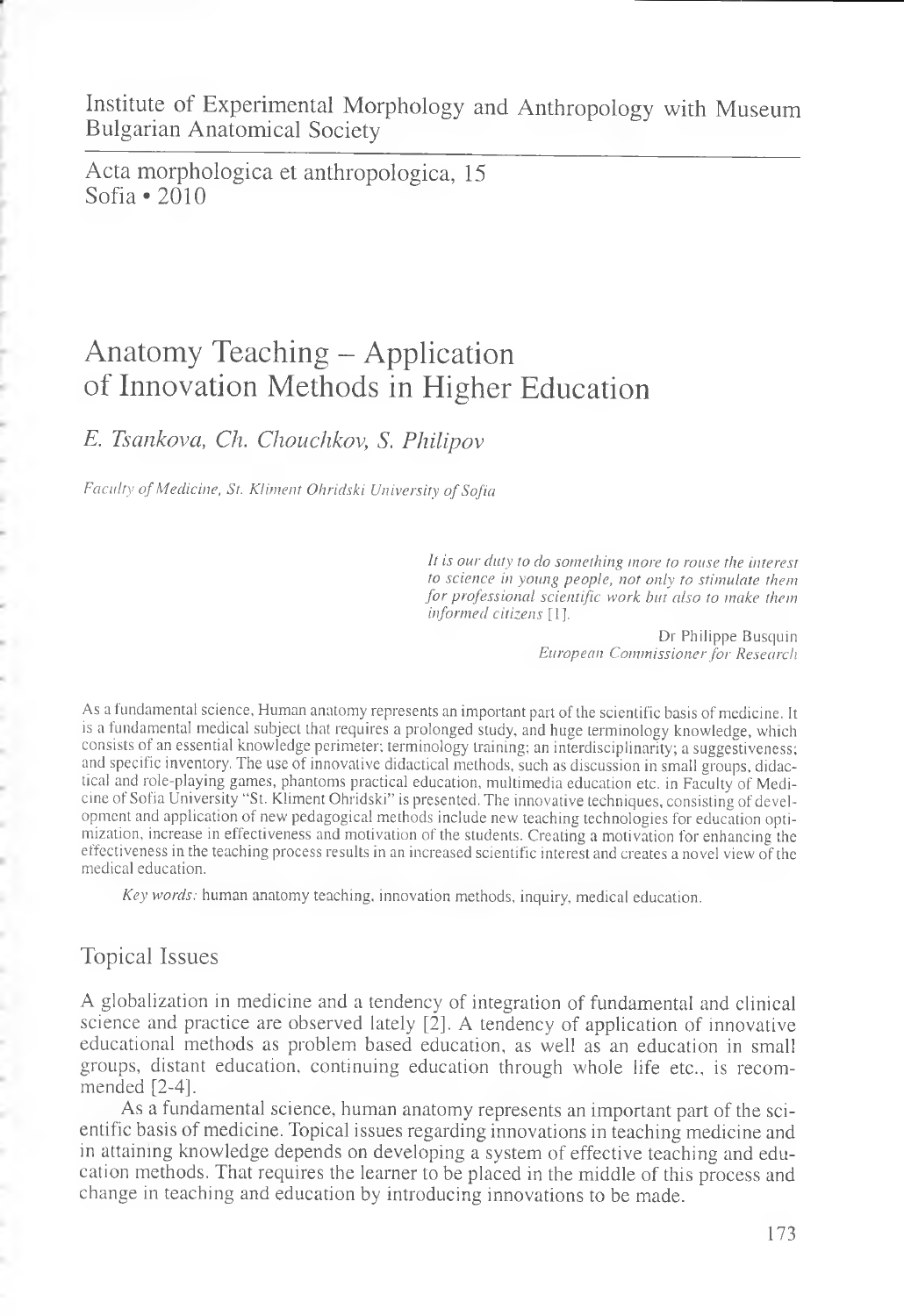Team working requires an interdisciplinarity, high level training, and introduction of virtual training methods. By using effective didactic technologies the combined work of teachers and students enhances motivation, rouses interest for science and creates a new vision of the education as a whole. According to the specific educational benefits, modern innovation methods, like discussion in small group, didactic and role-playing games, phantoms practical education, a virtual teaching, etc. are used.

The innovations evaluate the ability of the student to analyze all factors maintaining the learning process. By introducing and experimenting with new didactic technologies, the teacher is aiming at more flexible management of educational process. It can be achieved by significant improvement of all participants in this process roles and functions.

### Results and Discussion

Human anatomy is a fundamental medical subject that requires prolonged study, and terminology knowledge, which consists of:

- essencial knowledge perimeter;
- terminology training;
- interdisciplinarity;
- suggestiveness;
- specific inventory.

Specific characteristics of anatomy teaching:

1. Information repeatedness is the most burdening without correlating with the segmentation and the levels of the results obtained.

2. The levels of the results obtained are always lower than expected even though consistent motivation efforts.

3. The visual associativeness creates achievement increase capabilities.

4. Lack of motivation may create a sense of dissatisfaction and worsen the results, so that they will not depict the efforts made and the teaching approach.

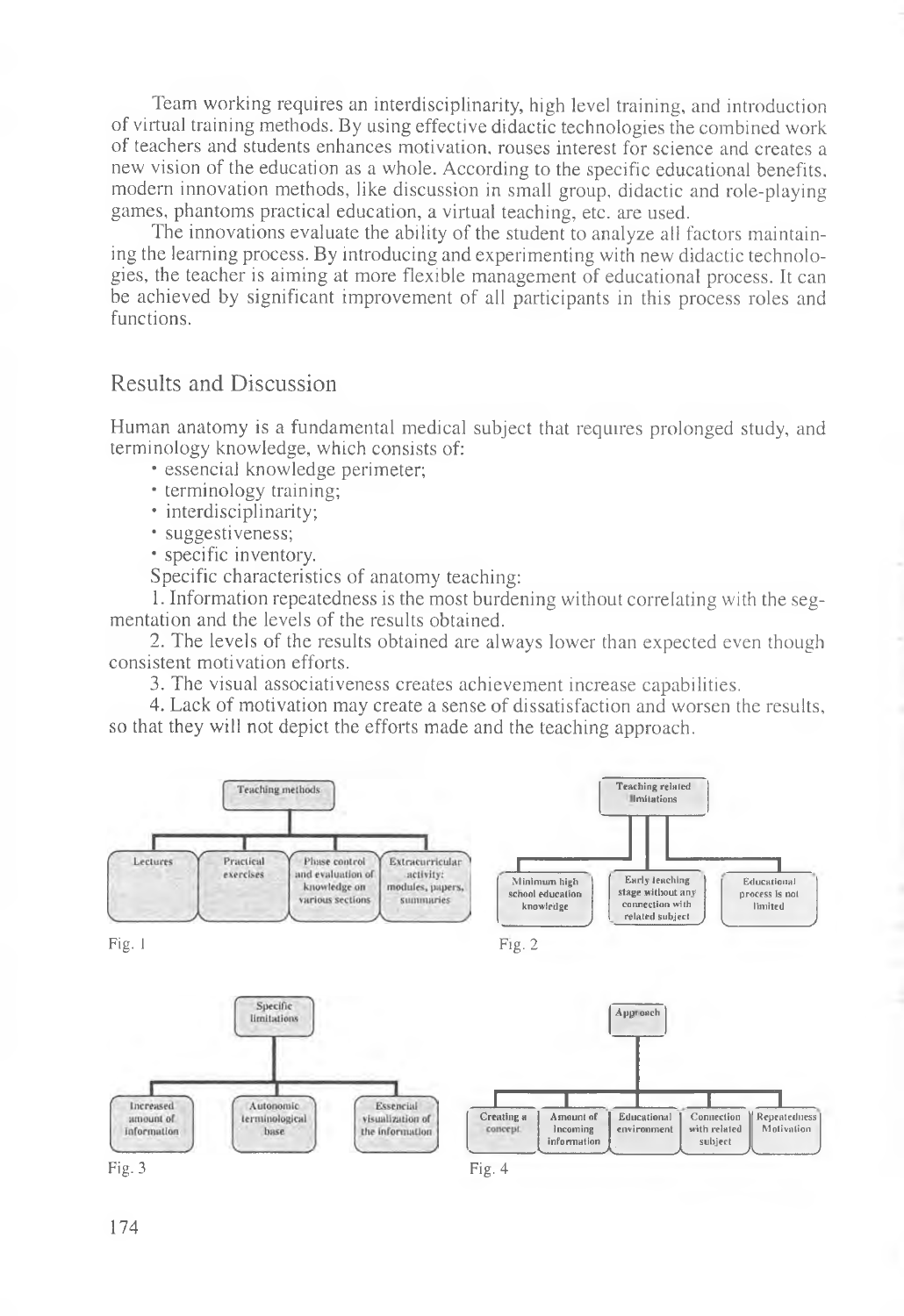

Did the subject "Human anatomy" represent an interest for you before the beginning of your **e** ducation?

19% **D** Yes

Would you join in extracurriculum activities such as student science groups, experimental research etc., during your studies?



Fig.  $7$  Fig. 8

For getting basic anatomy knowledge classical forms of teaching including lectures, practical exercises, phase control and evaluation of knowledge on various sections, and extracurricular activity, like modules, papers, and summaries are used (Fig. 1). However, the increase in amount of information as well as the need for an enhancement of students' motivation requires new didactical teaching methods. Due to the early stage of anatomy training during medical education, there are also some teaching related limitations (Fig. 2). Along with this, there are some specific limitations (Fig. 3).

 **No**

66%

□ I can not **d e c id e**

The successful learning of anatomy science involves full analysis of some important education factors and requirements (Fig. 4).

According to the specific teaching goals, the use of innovative didactical methods such as discussion in small groups, didactical and role-playing games, phantoms practical education, multimedia and virtual education etc. (Fig. 5) leads to numerous advantages in learning  $(Fig, 6)$ .

The object of the present study is an anonymous inquiry on first course students in the Faculty of Medicine of Sofia University "St. Kliment Ohridski". The questions of the inquiry are attributed to the results from innovative methods application. The motivation level and the effectiveness of human anatomy teaching are evaluated. Part of the questions is illustrated on diagrams (students' answers are presented in percents):

1. Did the subject "Human anatomy" represent an interest for you before the beginning of your education? (Fig. 7);

2. Would you join in extracurriculum activities such as student science groups, experimental research etc., during your studies? (Fig. 8);

3. In your opinion were the innovative forms of education (didactical games, roleplaying games etc.) beneficial or you prefer the classical methods of education? (Fig. 9);

4. Did the innovative method selected by us (didactical games with anatomic cards) return to your expectations in the learning process? (Fig. 10);

5. Did your interest in the subject "Human anatomy" increase after application of innovative methods of education? (Fig. 11);

6 . What was the time past for the applied game? (Fig. 12).

175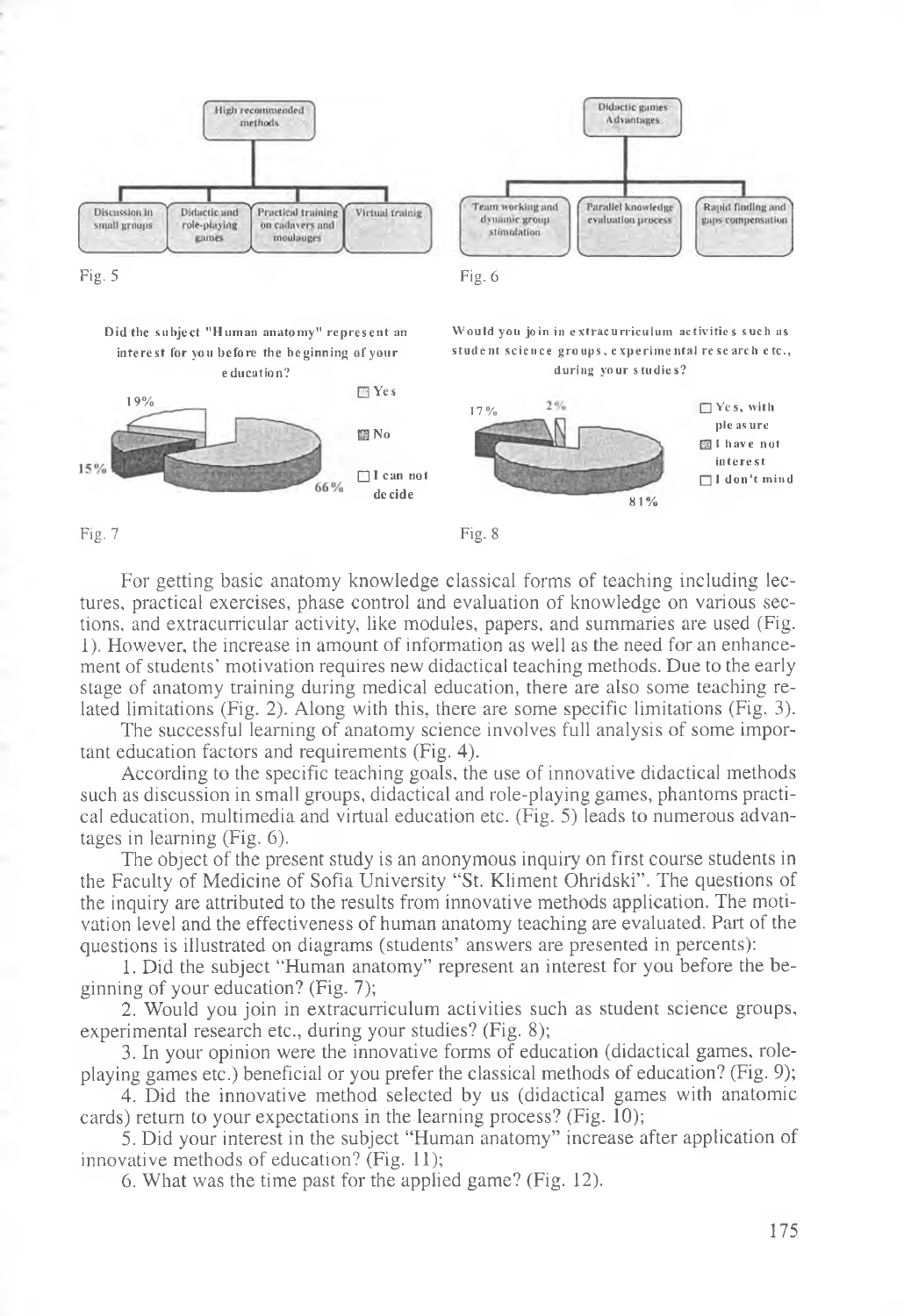In your opinion were the innovative forms of education (didactical games, role-playing games etc.) beneficial or you prefer the classical methods of education?



Did your interest in the subject "II uman What was the time past for the applied game? anatomy" increase after application of innovative me tho ds of education?





Fig. 11 Fig. 12

The inquiry shows that the application of didactic games in the anatomy education: • creates favorable teaching environment;

• assists for more pleasant and effective teaching;

• enhances students' willingness and motivation for active participation in teaching process;

• stimulates students' personal activity, as well as their ambitions for learning and presentation;

• stimulates the students to look for original and irregular decisions for the different situations;

• has an emotional effect;

• stimulates the thinking process;

• leads to a formation of long lasting interest and high motivation in the student and subsequently, to high quality of the education.

### Conclusion

Creating a motivation for higher effectiveness due to application of innovation approach supposes an increased scientific interest and creates a novel view of the education process for the students in the Faculty of Medicine of Sofia University "St. Kliment Ohridski" during human anatomy teaching. The innovative techniques, consisting of development and application of new pedagogical methods include new teaching technologies for education optimization, gives an untraditional approach for evaluating the learning process. This allows a rapid finding and gaps compensation, and assists for education optimization and effectiveness. This leads to better and long lasting learning of the teaching material.

Did the selected from us innovative method (didactic game with anatomical cards dominoes type) return to

your expectations in the learning process?



Fig. 9  $Fig. 10$